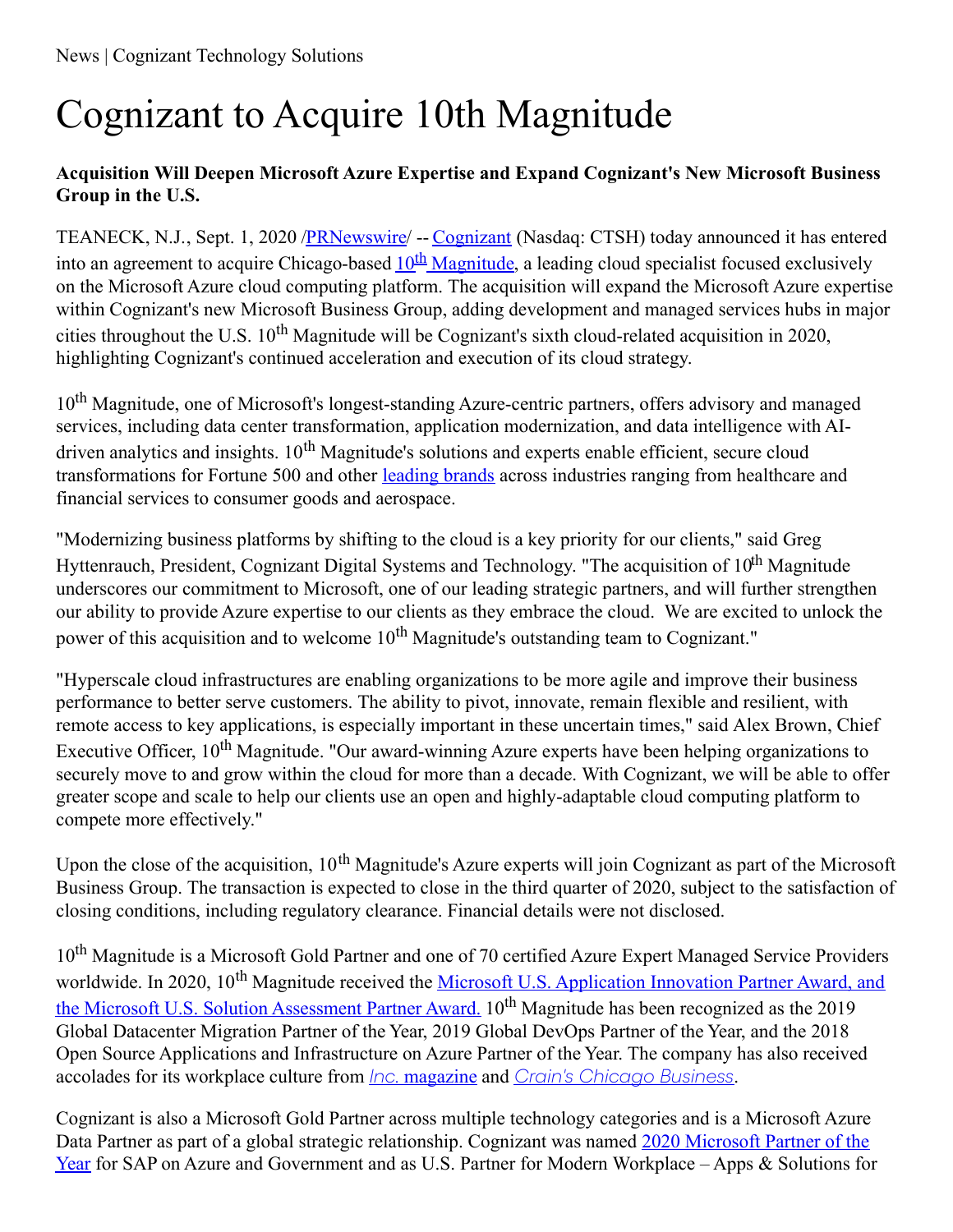Microsoft Teams. Cognizant was recognized as a Leader in [Gartner's](https://c212.net/c/link/?t=0&l=en&o=2903812-1&h=2133913020&u=https%3A%2F%2Fnews.cognizant.com%2F2020-05-27-Cognizant-Recognized-as-a-Leader-in-Gartners-2020-Magic-Quadrant-for-Public-Cloud-Infrastructure-Professional-and-Managed-Services-Worldwide&a=Leader+in+Gartner%27s+2020+Magic+Quadrant) 2020 Magic Quadrant for Public Cloud Infrastructure Professional and Managed Services, Worldwide.

## **Learn More**

- 10<sup>th</sup> [Magnitude](https://c212.net/c/link/?t=0&l=en&o=2903812-1&h=1818389539&u=https%3A%2F%2Fwww.10thmagnitude.com%2F&a=10th+Magnitude+website) website
- [Cognizant](https://c212.net/c/link/?t=0&l=en&o=2903812-1&h=1605168766&u=https%3A%2F%2Fwww.cognizant.com%2F&a=Cognizant+website) website

## **About 10 th Magnitude**

10<sup>th</sup> Magnitude helps businesses transform with innovative, cloud-based solutions that harness the power of Microsoft Azure. We combine elements from multiple deep cloud competencies as well as the most efficient and innovative technology tools and platforms to help clients become more agile, more customer-focused, and more operationally efficient. 10<sup>th</sup> Magnitude was founded shortly after the launch of Microsoft Azure in 2010. The company is headquartered in Chicago with offices throughout the U.S. and clients worldwide. Check us out at [www.10thmagnitude.com](https://c212.net/c/link/?t=0&l=en&o=2903812-1&h=2944750750&u=https%3A%2F%2Fwww.10thmagnitude.com%2F&a=www.10thmagnitude.com) .

## **About Cognizant**

Cognizant (Nasdaq-100: CTSH) is one of the world's leading professional services companies, transforming clients' business, operating, and technology models for the digital era. Our unique industry-based, consultative approach helps clients envision, build, and run more innovative and efficient businesses. Headquartered in the U.S., Cognizant is ranked 194 on the Fortune 500 and is consistently listed among the most admired companies in the world. Learn how Cognizant helps clients lead with digital at [www.cognizant.com](https://c212.net/c/link/?t=0&l=en&o=2903812-1&h=3221582534&u=http%3A%2F%2Fwww.cognizant.com%2F&a=www.cognizant.com) or follow us @Cognizant.

#### **Forward-Looking Statements**

This press release includes statements which may constitute forward-looking statements made pursuant to the safe harbor provisions of the Private Securities Litigation Reform Act of 1995, the accuracy of which are necessarily subject to risks, uncertainties, and assumptions as to future events that may not prove to be accurate. These statements include, but are not limited to, express or implied forward-looking statements relating to our expectations regarding the anticipated acquisition of 10<sup>th</sup> Magnitude and potential impacts of such an acquisition on the business and prospects of Cognizant and  $10^{th}$  Magnitude. These statements are neither promises nor guarantees, but are subject to a variety of risks and uncertainties, many of which are beyond our control, which could cause actual results to differ materially from those contemplated in these forward-looking statements. Existing and prospective investors are cautioned not to place undue reliance on these forward-looking statements, which speak only as of the date hereof. Factors that could cause actual results to differ materially from those expressed or implied include general economic conditions, the impact of the COVID-19 pandemic, changes in the regulatory environment, including with respect to immigration and taxes, and the other factors discussed in our most recent Annual Report on Form 10-K and other filings with the Securities and Exchange Commission. Cognizant undertakes no obligation to update or revise any forward-looking statements, whether as a result of new information, future events, or otherwise, except as may be required under applicable securities law.

## SOURCE Cognizant

For further information: For further information, contact: North America: Jodi Sorensen, jodi.sorensen@cognizant.com; Europe: Grazia Valentino-Boschi, grazia@cognizant.com; Asia-Pacific: Harsh Kabra, harsh.kabra@cognizant.com